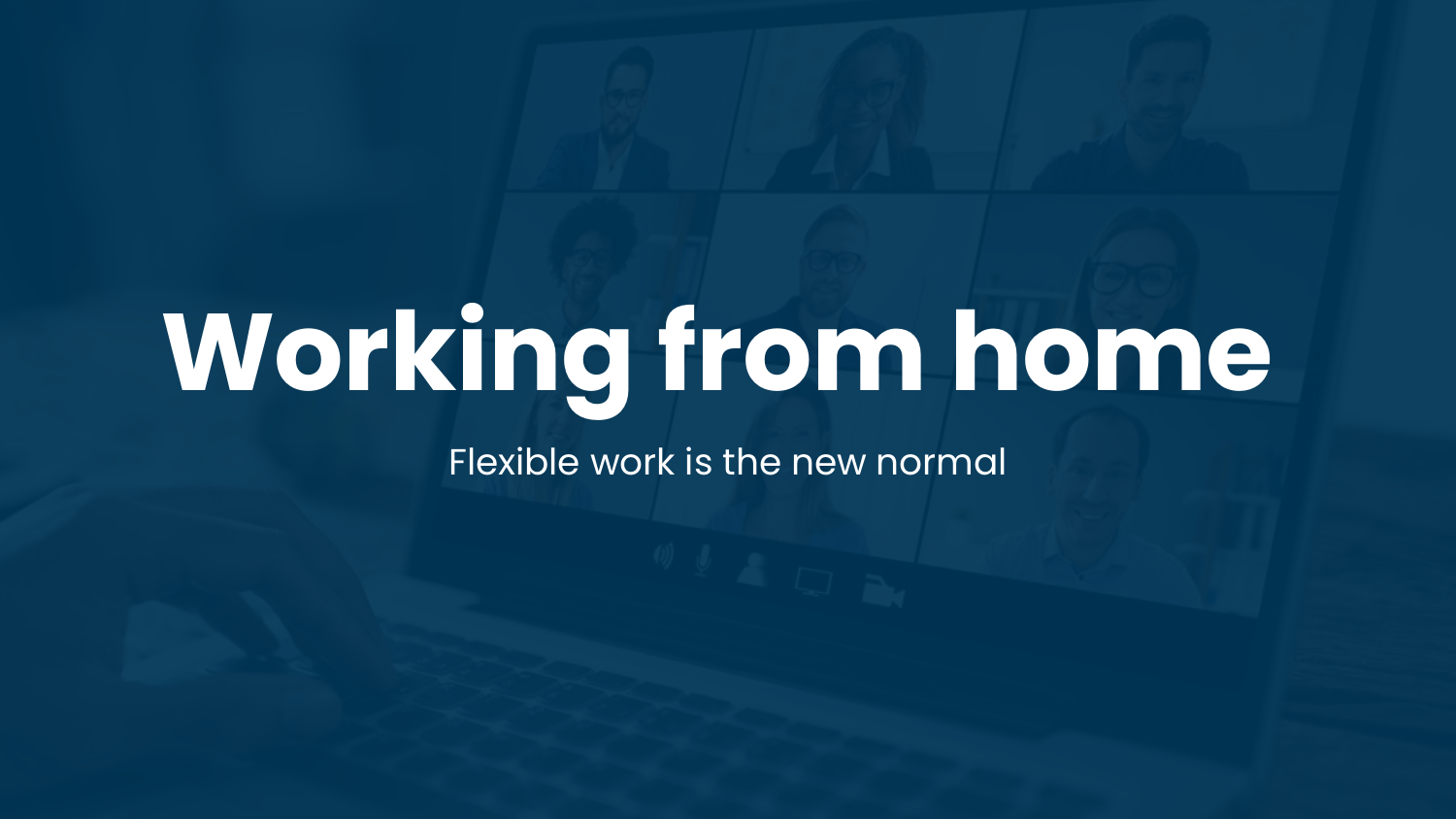#### Introduction

Sweden has been at the forefront when it comes to digitization. In 2019, [98%](https://svenskarnaochinternet.se/rapporter/svenskarna-och-internet-2018/allmant-om-internetutvecklingen/98-procent-har-tillgang-till-internet-hemma/) of Swedes had access to the internet at home. This works in Sweden's favor when it comes to working from home, which international [surveys](https://www.svd.se/arbetsplatsen--kommer-vi-nagonsin-att-ga-tillbaka) also provide support for. The ability to organize work from home can also be an important means of competition in the job market post Corona, which is especially important for a sparsely populated country like Sweden. Therefore, we have focused on people who have worked from home either full or part time during the Corona crisis.

Mårten Westberg from the European Institute for Behavioral Science Analysis, Dr Petri Kajonius from Lund University, Sophie Hedestad from Netigate, and Professor Stefan Tengblad from the University of Gothenburg are behind the study.

1,500 randomly selected people participated in the survey, which was conducted in July 2020. The sample is nationally representative, which means that there is an even distribution of gender, geographical location, age and income level. Of the 1,500 people surveyed, 506 answered "yes" to the question about whether they worked from home during the Corona crisis. These 506 people have since had to answer another 60 questions about housing, family, transport, personality and other goal variables such as motivation, productivity, stimulus, how it went for their employer and more.

The aim of the survey, and its findings, is to help Swedish companies and managers more easily handle the situation regarding working from home. Many want to begin, or continue, working from home.

Managers and HR departments need to prepare for the workplace of the future. Today, many companies are currently working based on a model that assumes most people work in the office.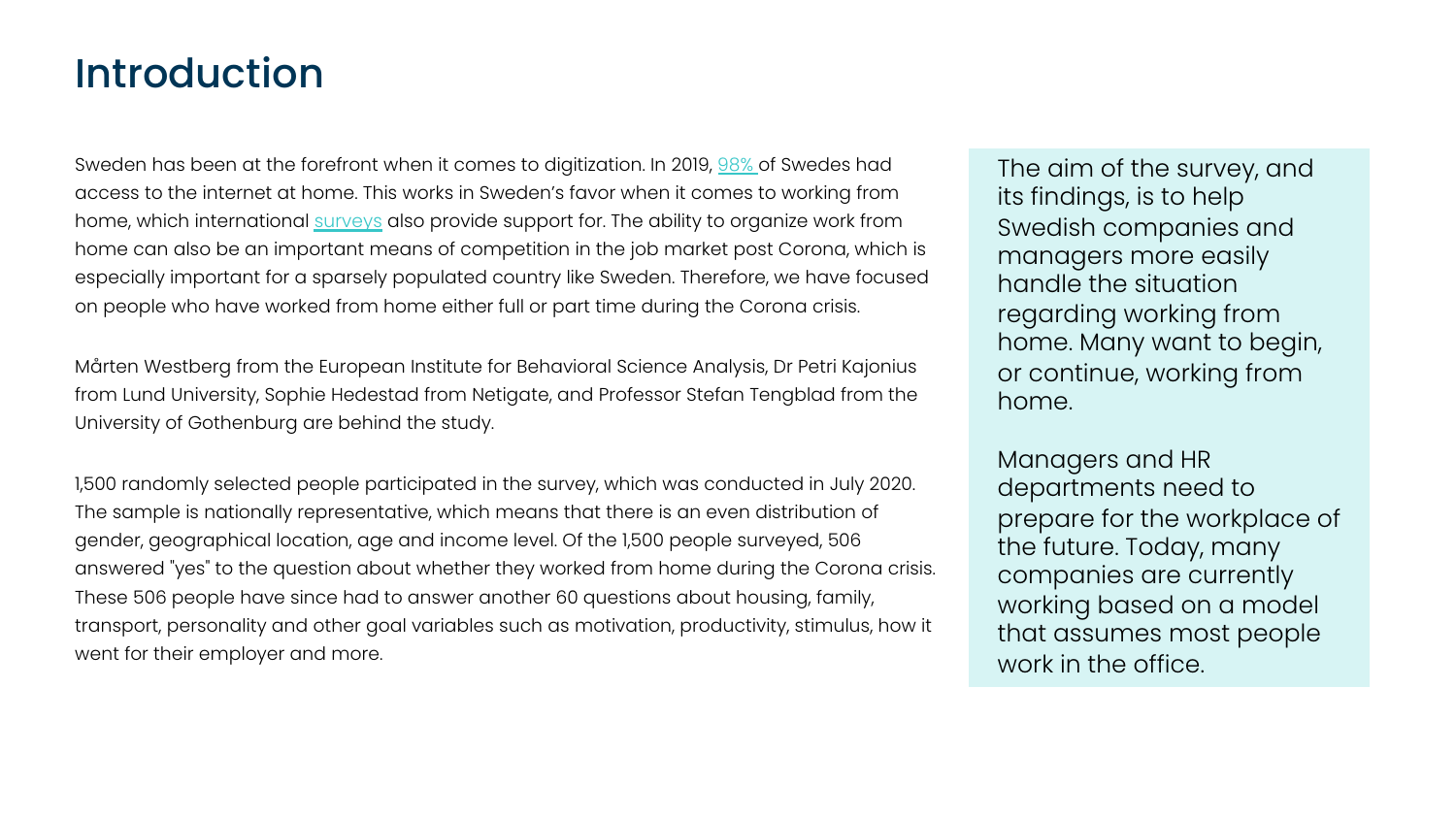#### The people behind the study



The surveys about remote work in the spring were exciting but thin. Working from home has worked for a long time, but in the spring the development exploded. We as behavioral scientists need to learn much more about how working from home differs from work in a factory or office.

> Mårten Westberg, EIBA

**European Institute of Behavioural Analysis**



Managers and HR departments need to prepare for the future workplace. Remote work is a big part of how we will work in the future. **22**<br> **S** about remote<br> **Example 22**<br> **Managers departments** 

> Stefan Tengblad, University of Gothenburg





**99**<br>Sweden has been at the forefront when it comes to digitization. This helps Sweden when it comes to the opportunity to work from home.

> Petri Kajonius, Lunds University





**99**<br>The aim of the survey has been to help Swedish companies and managers handle working from home. During the autumn, many Swedes will continue to work from home.

> Sophie Hedestad, Netigate

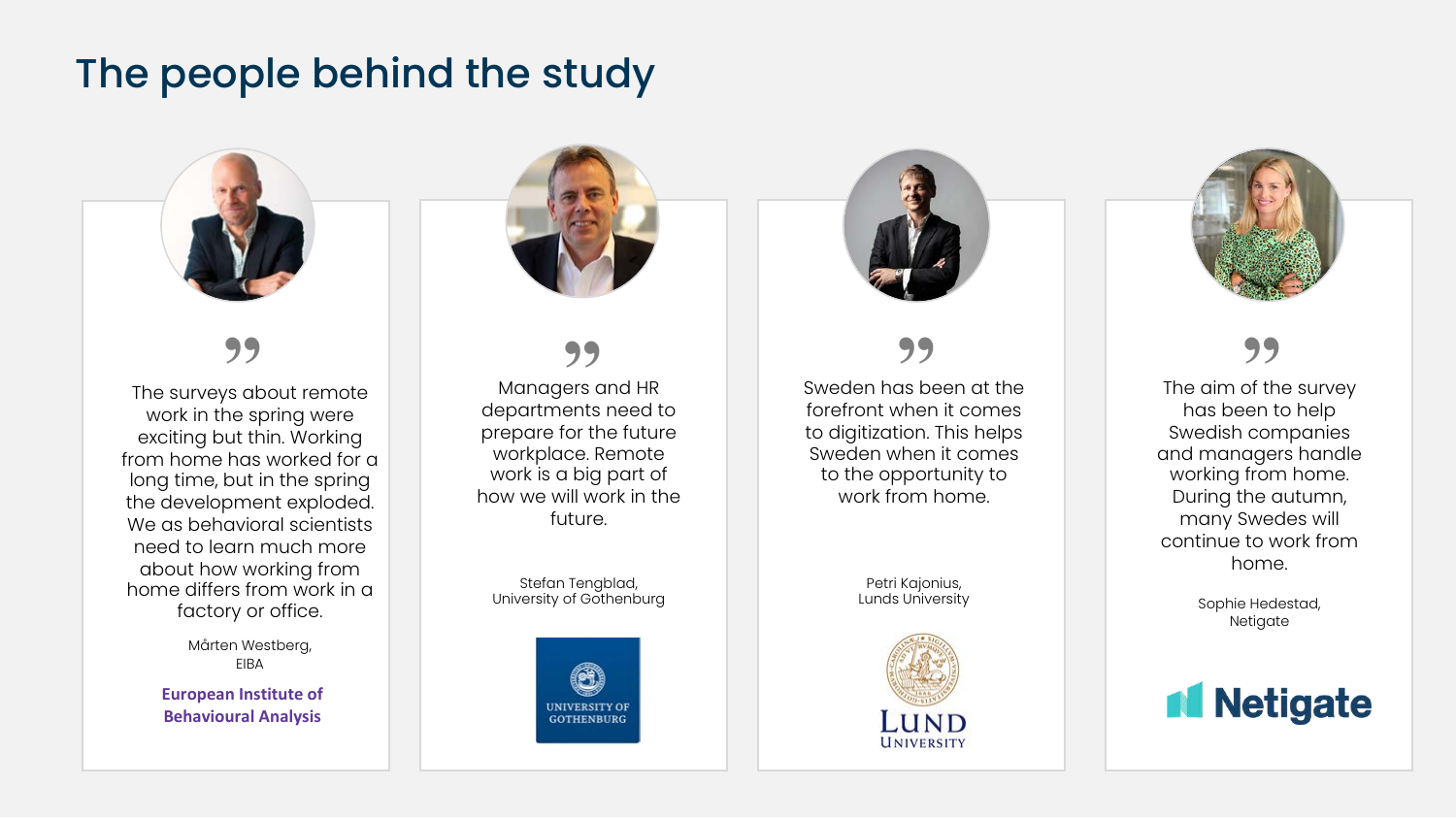#### **Overview**

#### 5 million Swedish people work

#### Every third person has worked from home<sup>'</sup>

2 out of 3 like working from home

1 million Swedes will work from home after the spread of infection ceases



*"We can conclude that about 1 million Swedes will continue to work from home even after the spread of infection has ceased. Even if not everyone does it all the time."*

Mårten Westberg from EIBA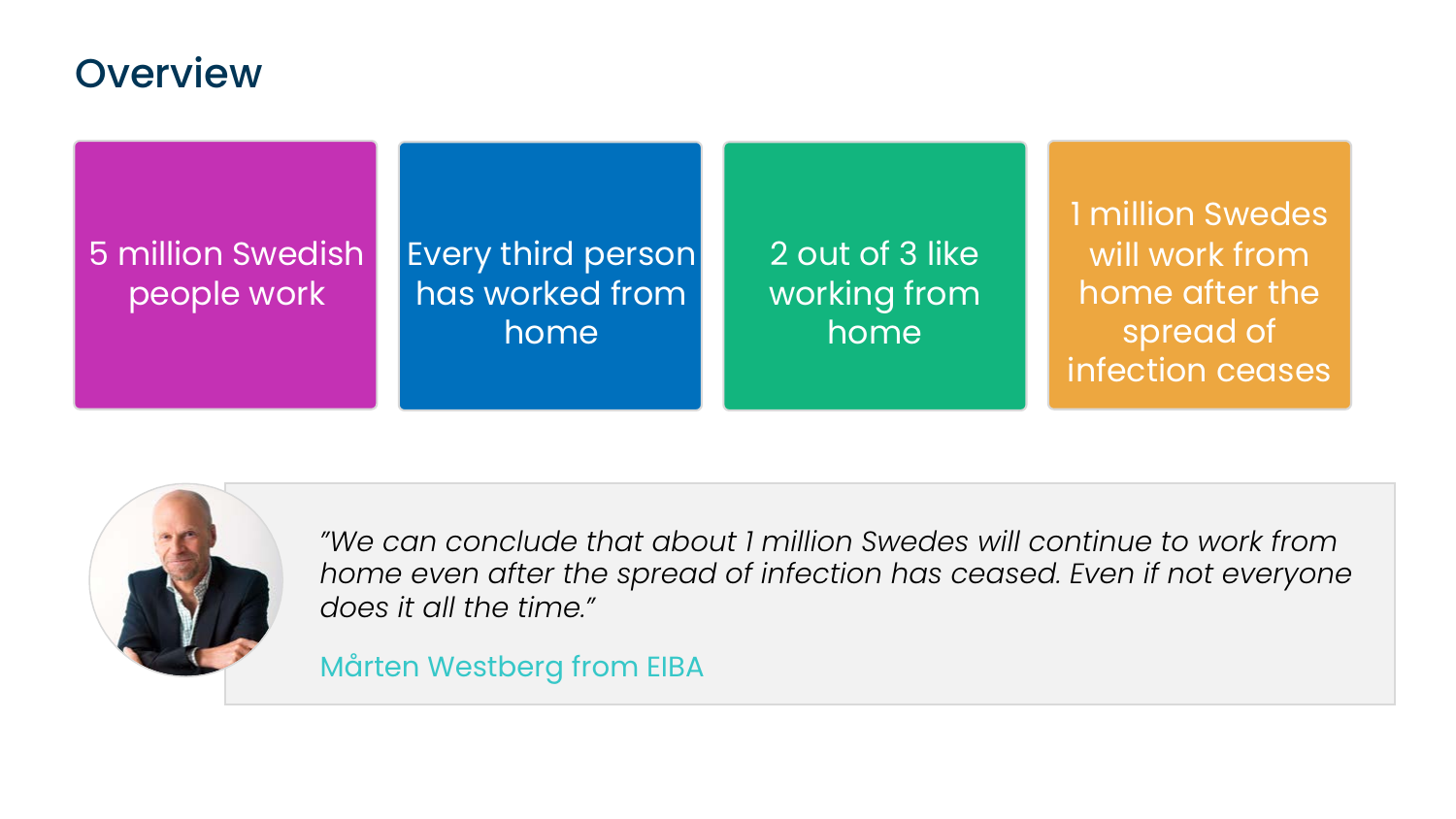# Businesses don't need to be afraid of working from home

67% of those who responded to the survey enjoy working from home, and 81% stated that they have reached their business goals. There are studies that show that productivity increases with working from home, as people have a greater flexibility and opportunity to plan their days to suit them.



*"Many have enjoyed working from home, and a large proportion have reached their business goals. Companies do not have to worry about letting their staff work from home."*

Stefan Tengblad, University of Gothenburg

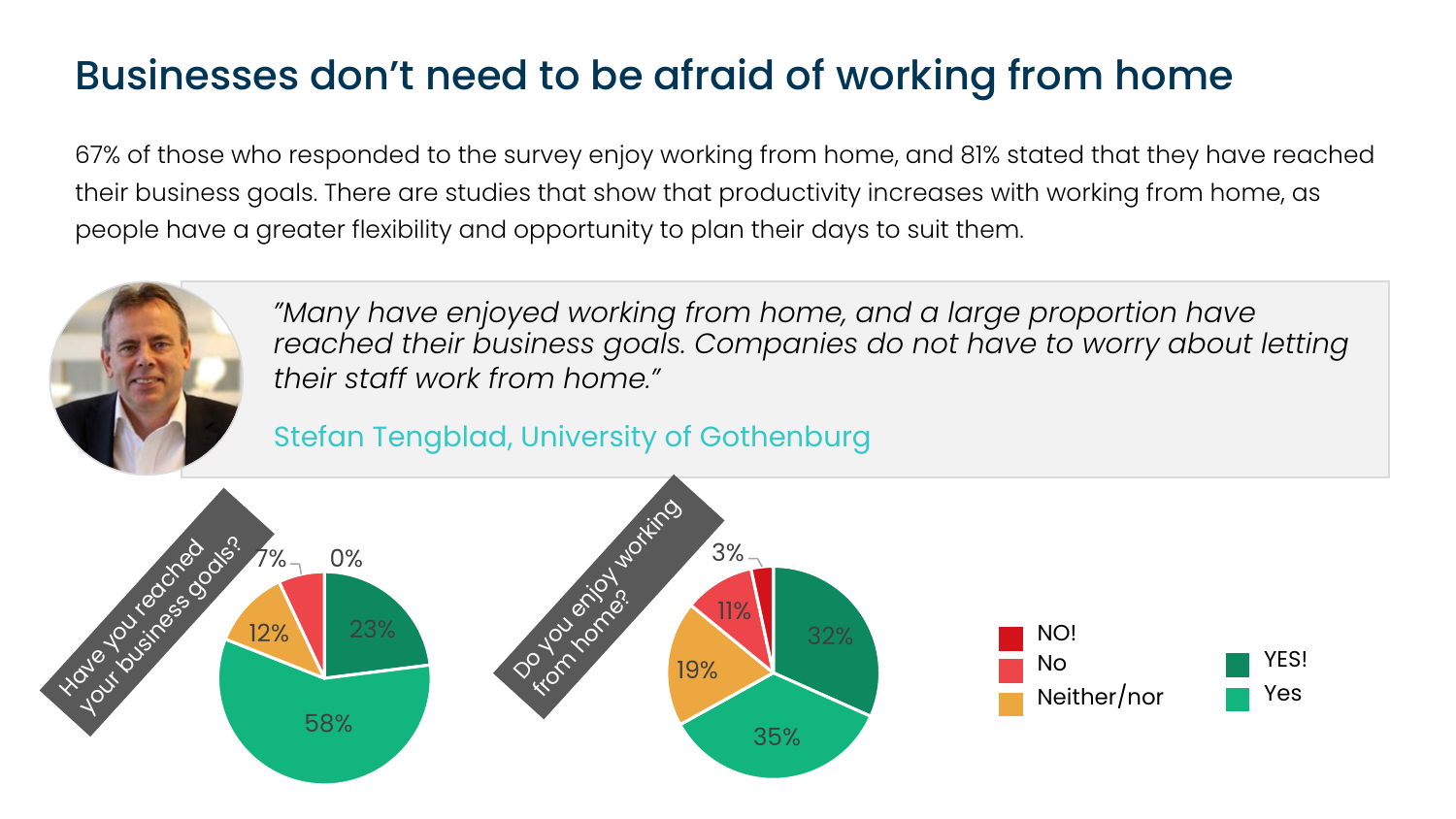#### Income, transport, or familial circumstances do not affect wellbeing and job satisfaction

One might think that people with high incomes, and therefore more responsibility, are more motivated to work but this is not the case. This is in line with previous [analyses](https://www.dn.se/arkiv/ekonomi/hogre-lon-okar-inte-motivationen/) that higher wages do not increase motivation in the long run. Salary also does not affect how well you thrive while working from home. Enjoying remote work is different from what gives job satisfaction, e.g. motivation, fun at work and more. Whether you are an introvert or an extrovert personality type can also affect both well-being and job satisfaction.

#### **Income Transport**

It is conceivable that the distance one has to travel to get to work is what makes more people want to work from home. But our survey results show that commute time does not appear to affect wellbeing or job satisfaction.

#### **Family situation**

The survey shows that the number of children in the home, the age of the children, or being single does not have an impact on well-being or job satisfaction when carrying out work at home.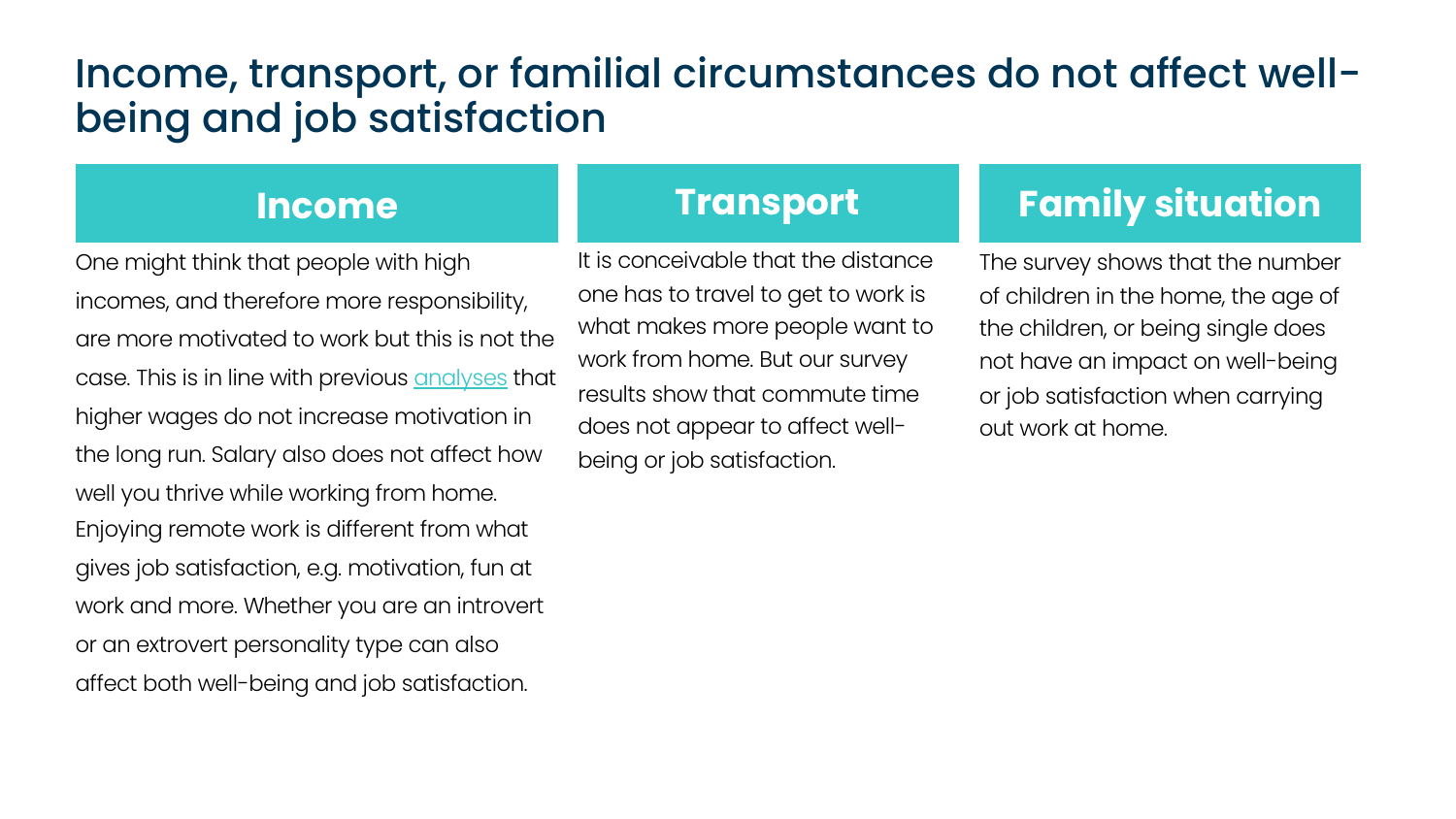#### Extroversion facilitates well-being and job satisfaction

Personality, and whether other family members enjoy working from home, seem to be decisive factors for wellbeing and job satisfaction. If children in the home find focus for their studies and partners also enjoy working from home, these are favorable factors for successful remote working.

Job satisfaction when working from home is also greatly affected by continued communication and openness with immediate managers and colleagues.

The survey shows that people who have extrovert personality traits are more likely to enjoy working in an office landscape. However, extroversion also appears to be a personality trait that can help, to a greater extent, with the transition to working from home.

If an individual manages to define a clear workplace, or a dedicated room in the home, well-being is also increased.

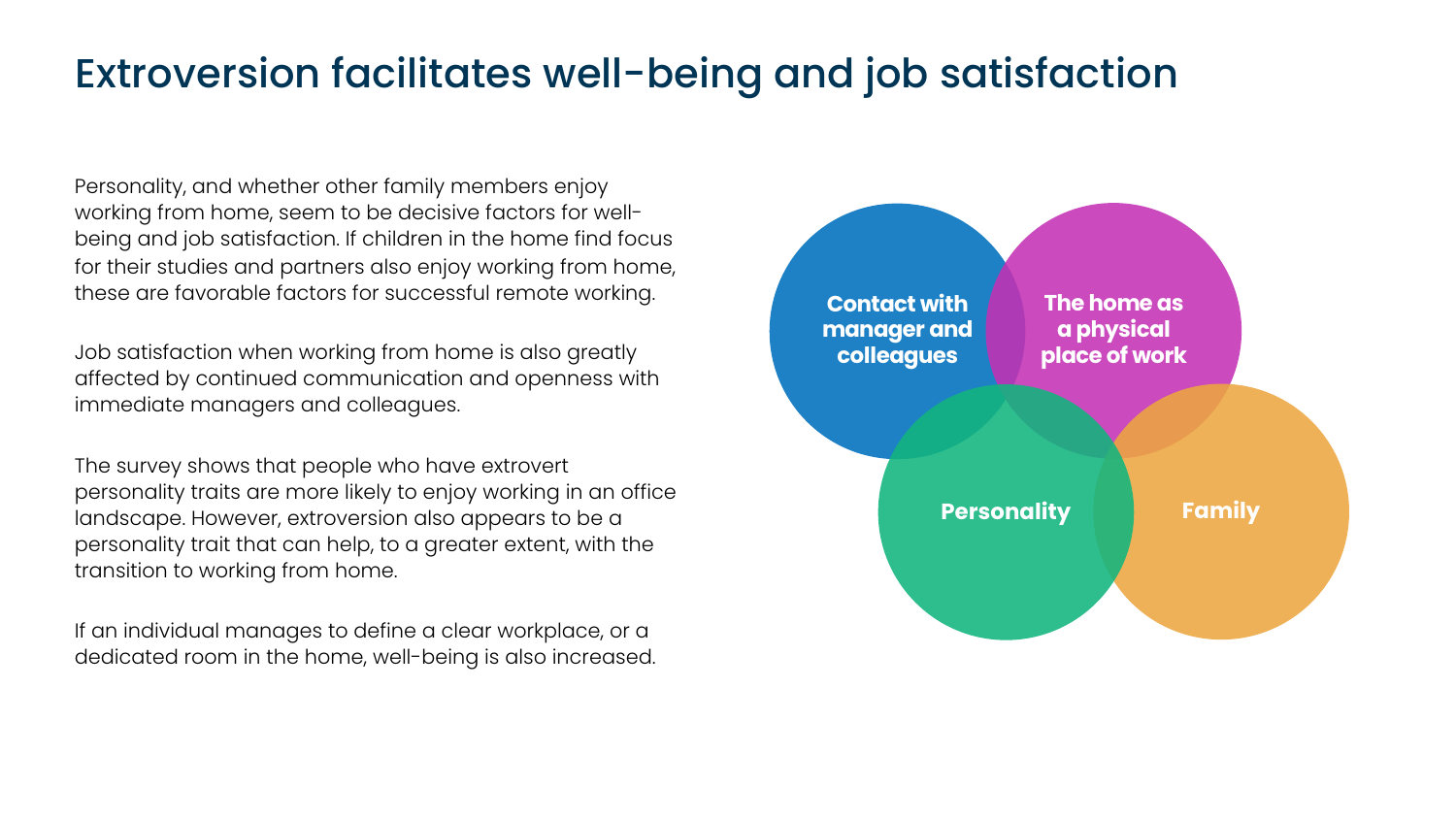

#### **Well-being:**

Being able to concentrate on work and having a dedicated room to work in affects well-being. If you have children and a partner, their ability to thrive while working from home is also a factor that influences how successful you will be.

#### **Job satisfaction:**

Having a manager who listens, getting regular feedback, and contact with colleagues all impact job satisfaction.

#### Extroversion affects both well-being and job satisfaction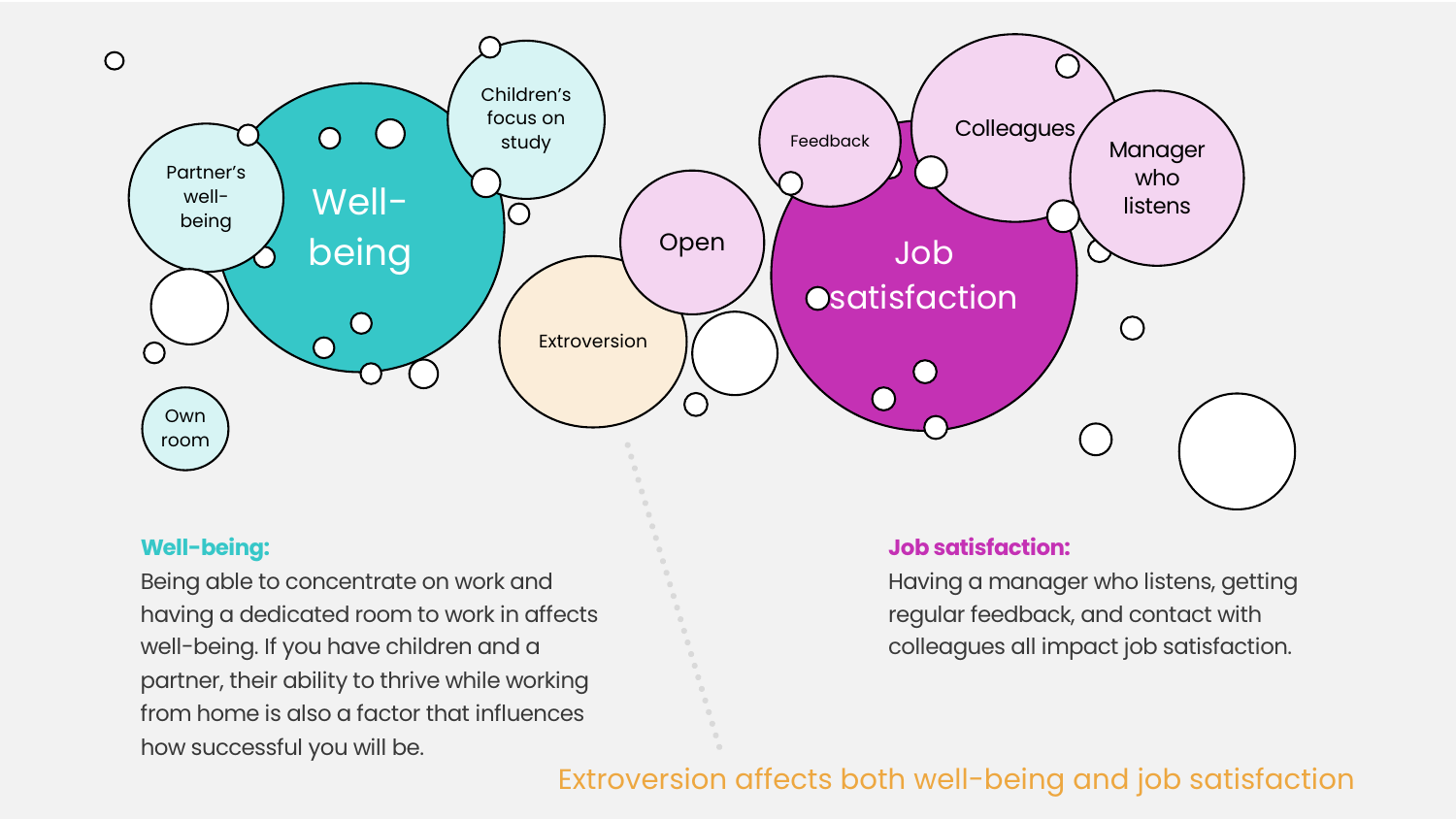### All ages can work from home

During spring 2020, there was some discussion about young people not being able to work from home. Studies have demonstrated this, and psychologists and organizational scientists have explained that younger people need support from their managers.

Our study shows that age has nothing to do with whether you can manage your work from home or not. All ages are able to work from home successfully. However, there may be a connection if you are new to a workplace and need support from colleagues, because cooperation and communication more easilt achieved in the office.

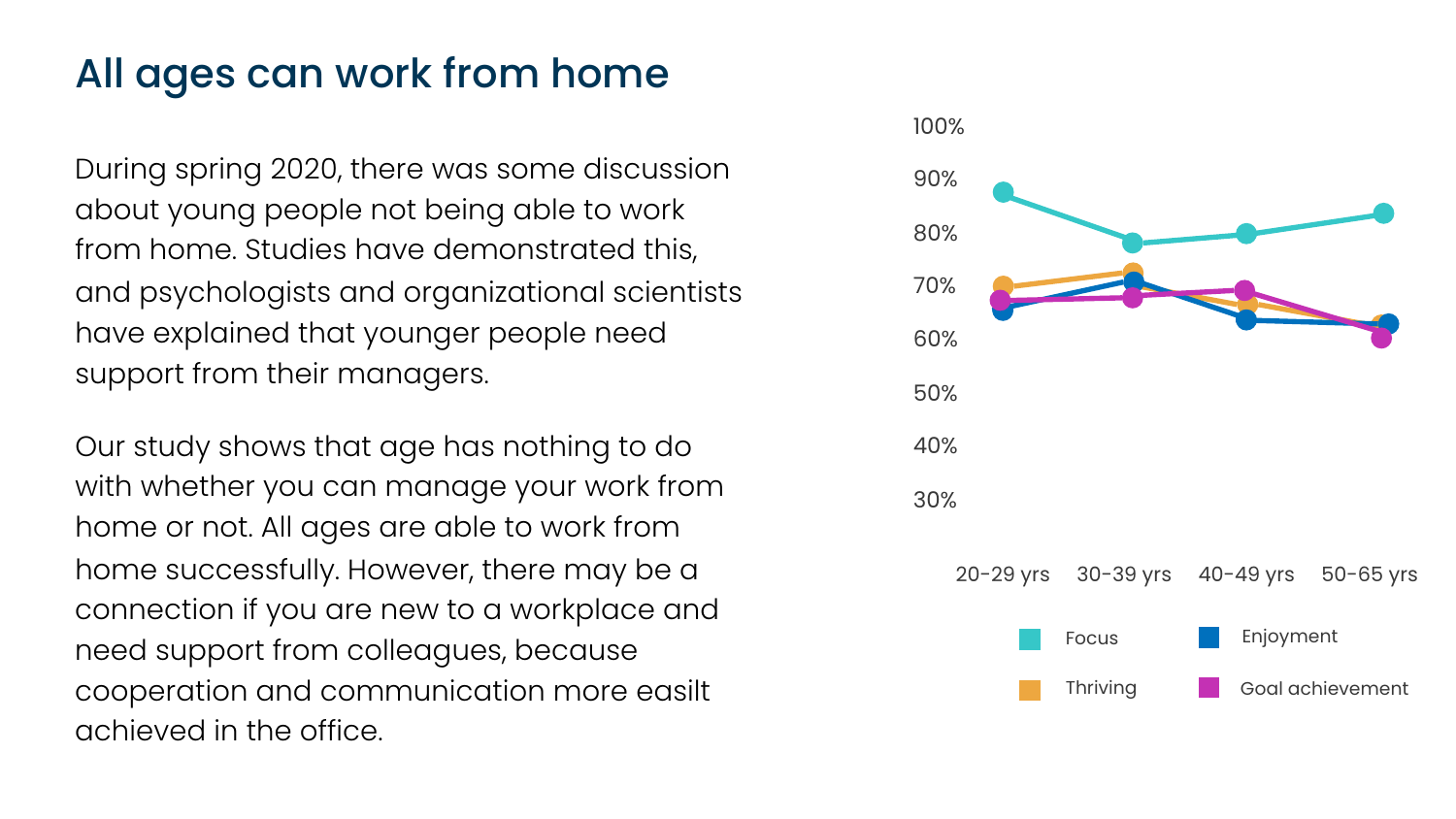# The office space: An opportunity for better profitability

2/3 of those who do not like office landscapes have enjoyed working alone during Corona. Introverted people tend to prefer working from home rather than in the office.

The survey shows that we work from home when we want to focus and concentrate. The days when we want and need to have contact with colleagues, we come to the office where the flow is completely free.

In the long run, employers can get rid of redundant office space and occupy smaller premises. Companies that want to accelerate should reduce 'dead costs' such as space and invest in marketing and sales that create growth.



There is a connection between well-being at home and having a preference for working in the home office.

Normal office work has a high interference factor, meaning it can sometimes be difficult to concentrate. The survey shows that people can concentrate more on their work tasks from home.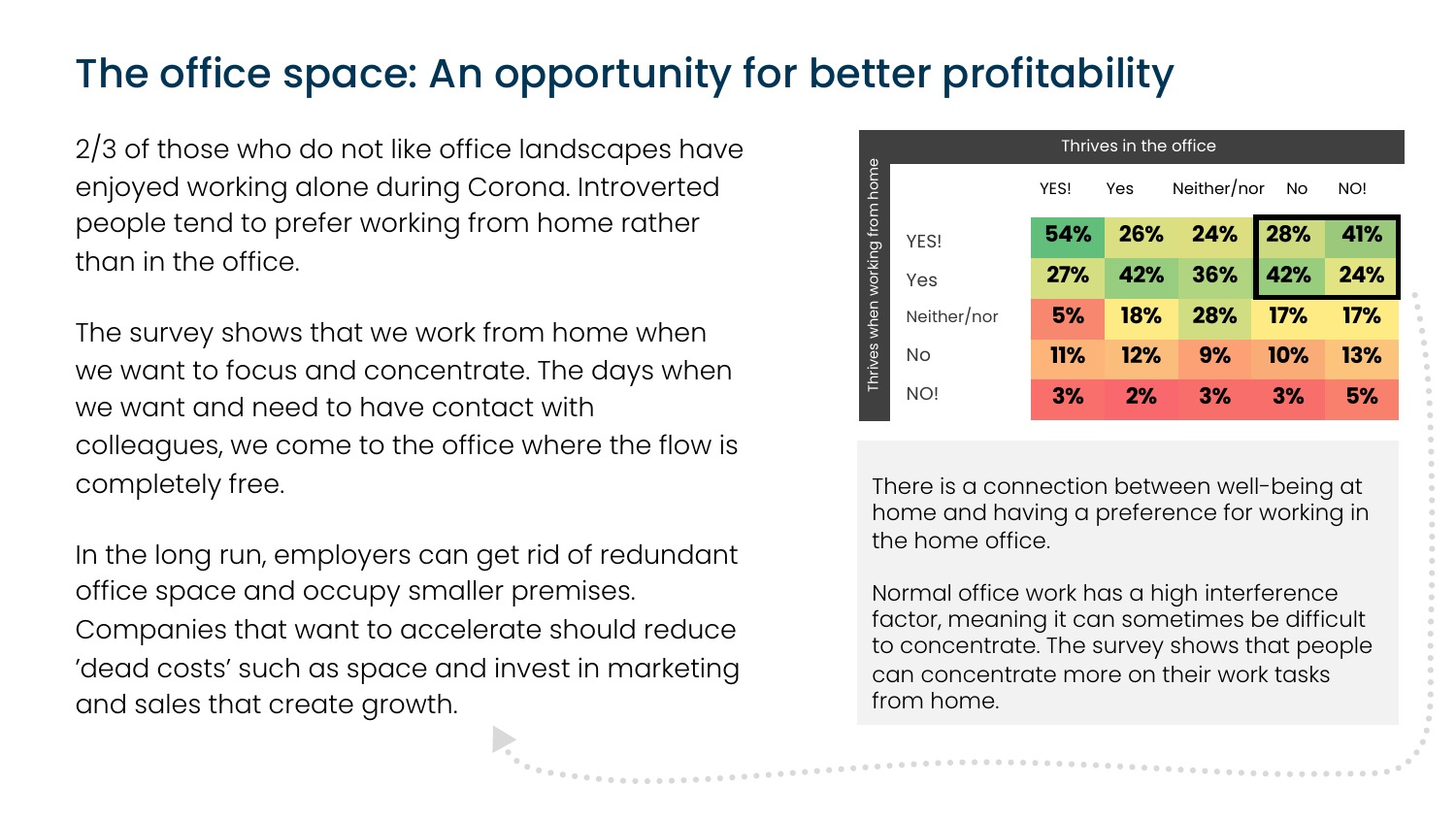#### The line between work and leisure is blurred

Surveys show that people who work from home associate the home with work to a greater extent.





*"The typical working day, to work from 9-5, will be erased. We will work on projects as and when needed. Digitization has meant that we are connected 24 hours a day."*

Petri Kajonius, Lund University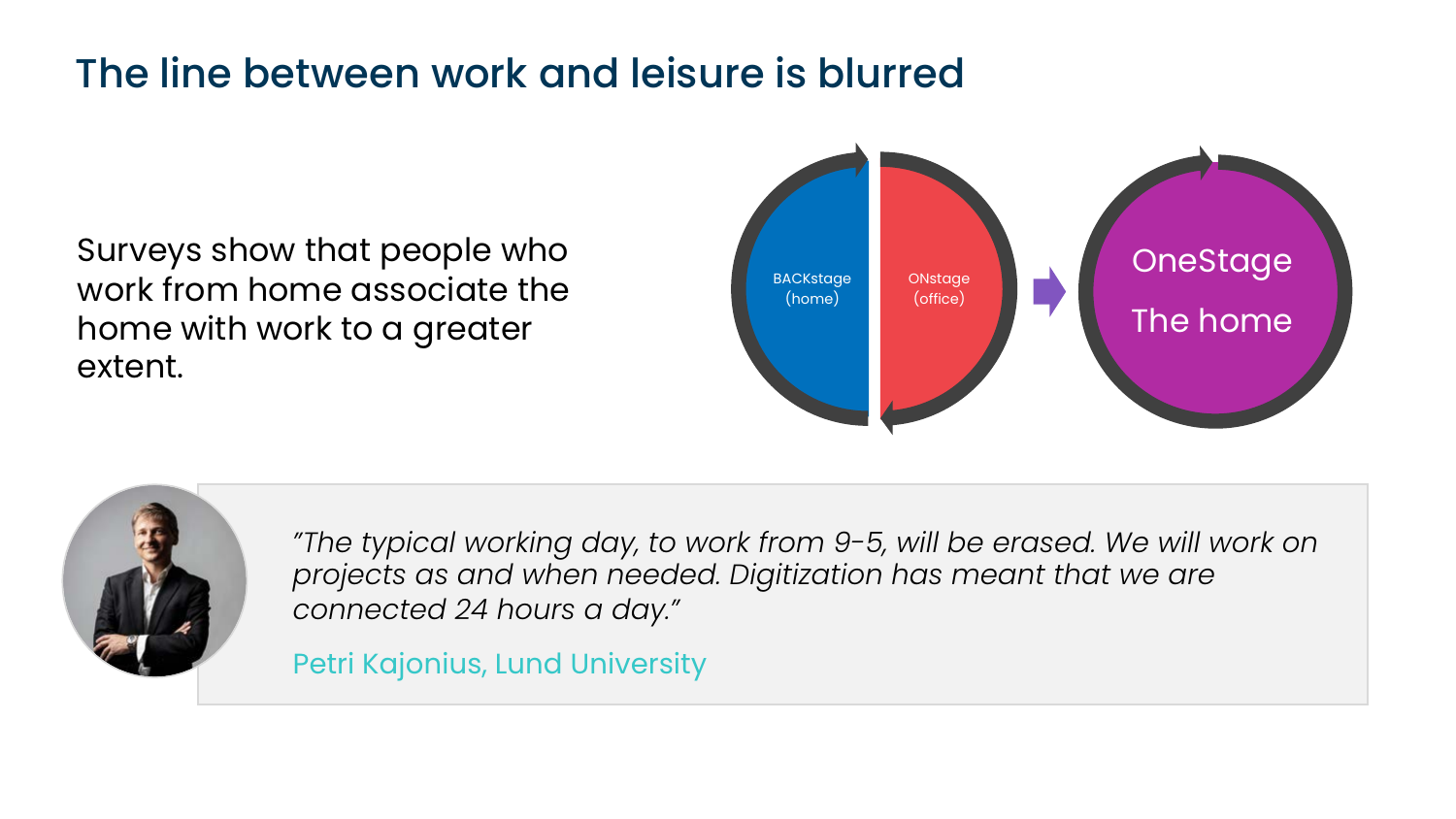#### The workplace of the future

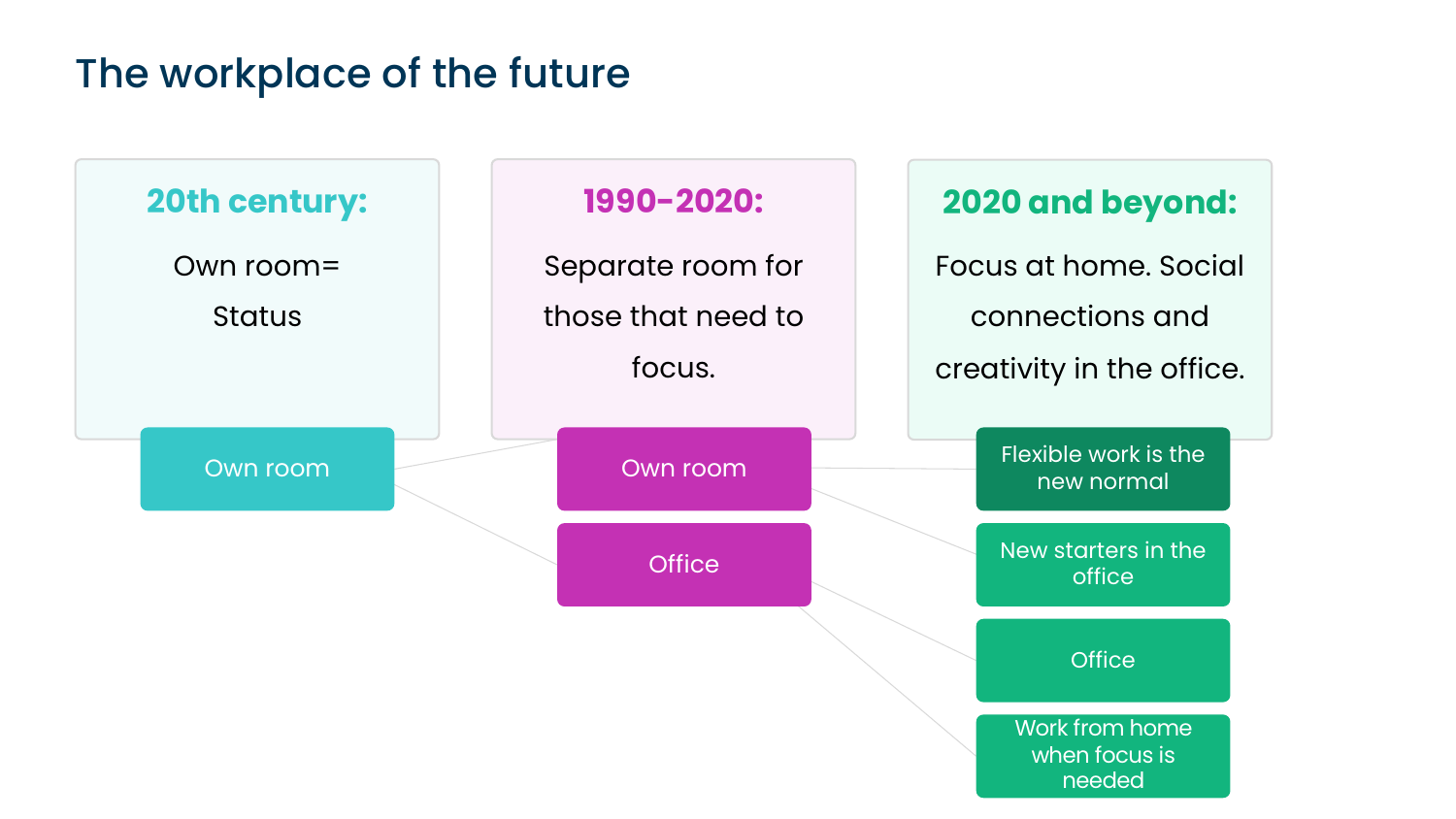# How your company can prepare for the future of work:

- 1. Terminate 'dead costs' such as premises that are not used. If your company allows it, people will continue to work from home to an increasing degree, even after the spread of infection has ceased.
- 2. Extroverted people may find the transition to home working easier. Make sure your introverted employees get the support they need. Reach out to them more often.
- 3. Age has nothing to do with efficiency. However, time in the company has an important role in whether you can work from home successfully or not. New employees will benefit from working within the office space.
- 4. Focus on getting quality and results from your employees. Where this takes place is not so important.



*"The corona crisis has accelerated us into the workplace of the future. Twitter and many other companies have decided to let their employees work from home until the summer of 2021. Communicate and be transparent with what applies to your employees."*

Sophie Hedestad, Netigate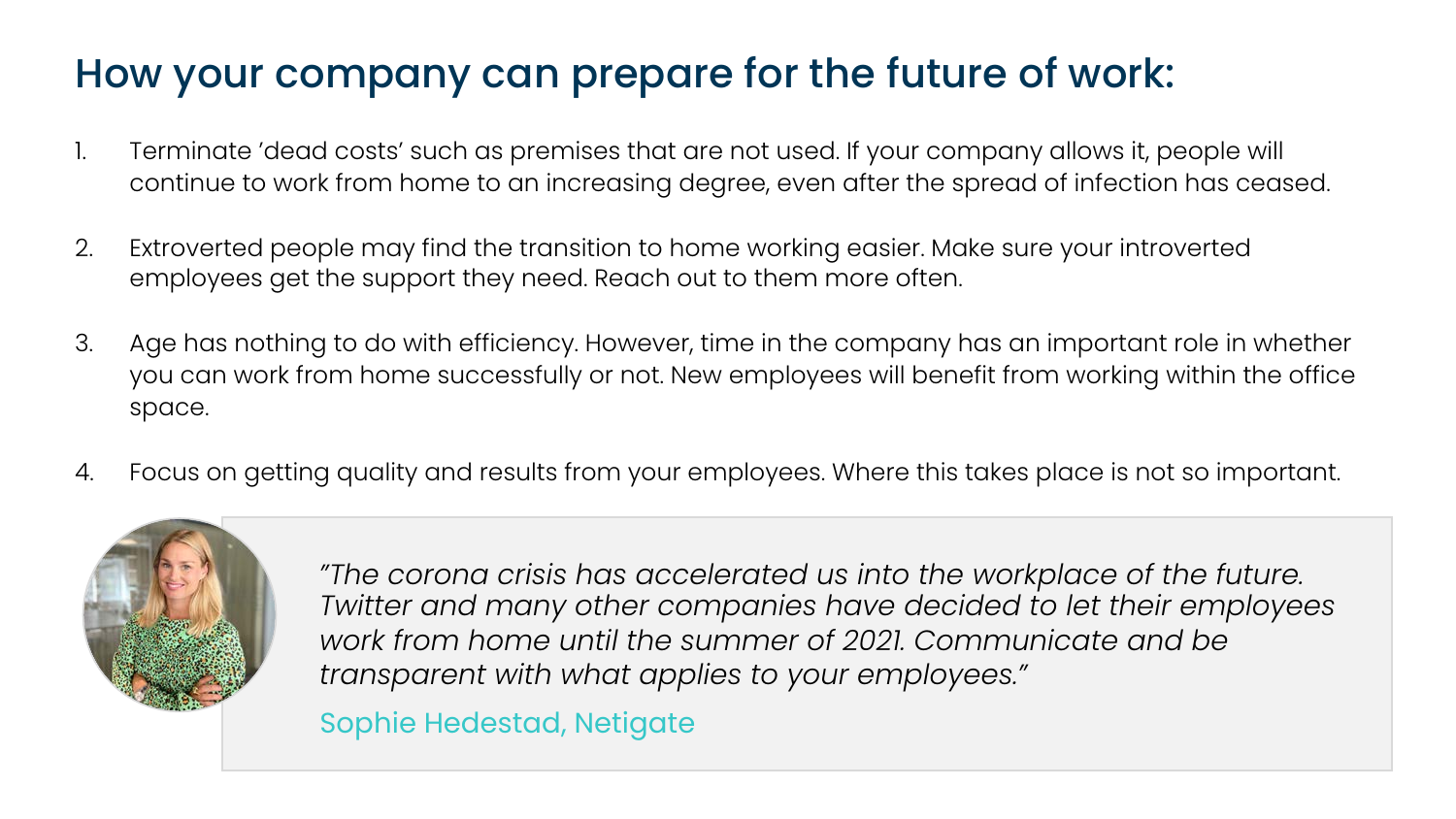## Finally

The increase in remote working since Corona has made us question working life before the pandemic, when the conditions for achieving results and job satisfaction were actually significantly better. How many of us have dealt with inefficient meetings, disruptive colleagues, bossy bosses and restrictive rules about how the work should be done? Swedish working life needs to develop new flexible forms of work that are characterized by competence, quality, and results.



*"There is a great need to develop new, flexible forms of work in Swedish working life."*

Stefan Tengblad, University of Gothenburg